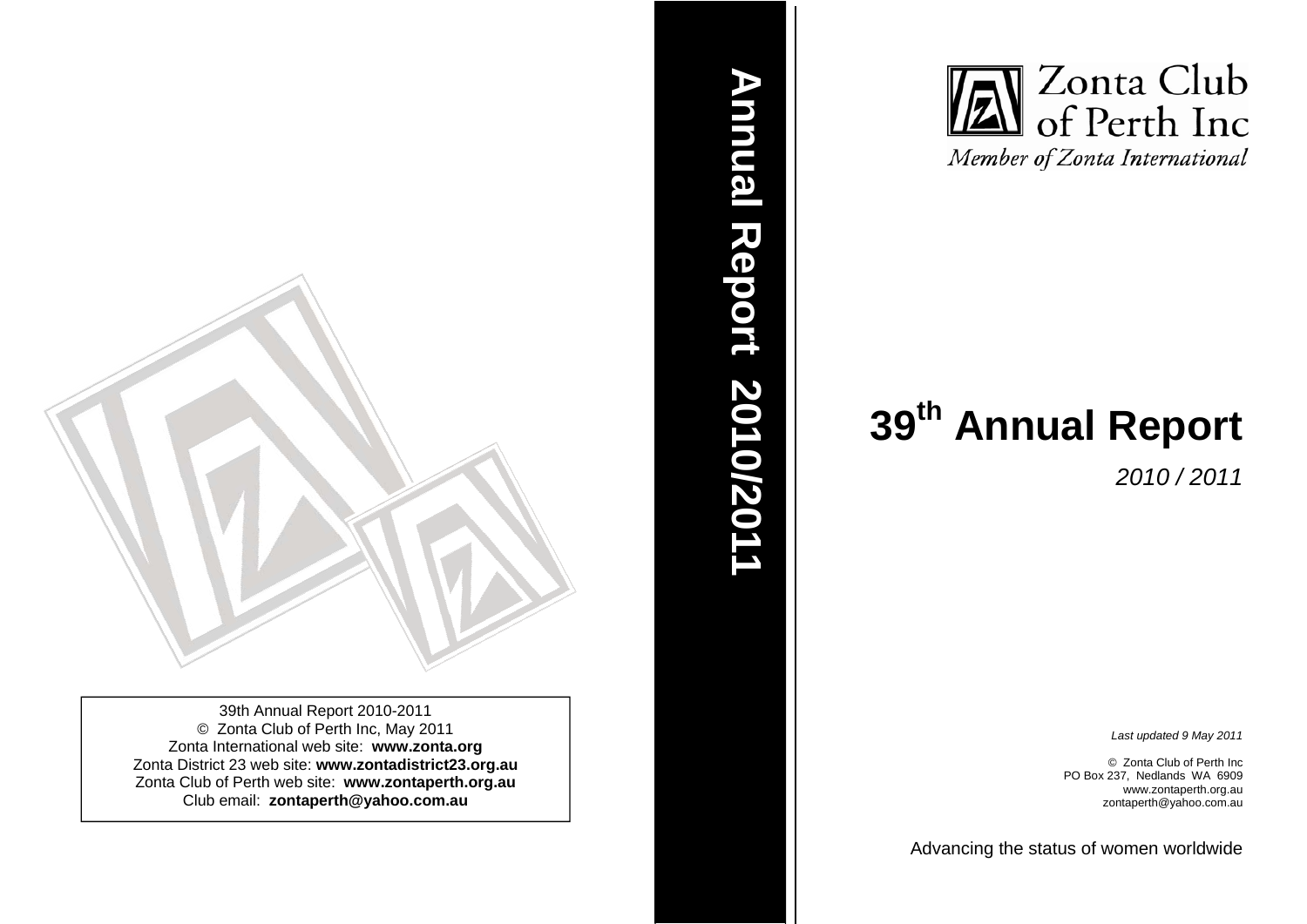

Member of Zonta International **39th Annual Report** 

**May 2011**

Zonta Club of Perth Inc. PO Box 237 Nedlands WA 6909 www.zontaperth.org.au zontaperth@yahoo.com.au Club Number: 23 03 0685 AGM: 12 May 2011 ABN: 55 339 469759 BSB 036038 Account 154851

#### *2010—2011 Club Officers*

President Mary Gurgone Vice President 1

Vice President 2 'Tricia Summerfield Secretary Bec Christou Treasurer Karina Moore 2<sup>nd</sup> Year Directors 1<sup>st</sup> Year Directors Wendy Atherden Archivist and correspondence\* Parliamentarian\* Larraine McLean (acting President for part year) Lyn McArthur Agnes Vacca Joy Zec Margaret Medcalf 'Tricia Summerfield

# *Team Co-ordinators/Mentors*

Membership and Program Awards and Holidays Service and Advocacy Public Relations and Archives Events and Fellowship

*\*Non Board positions* 

Bec Christou/Marg Giles Larraine McLean/'Tricia Summerfield Wendy Atherden/Karen Groves Gillian Palmer/Carole Theobald Joint co-ordinators

#### *District Office Bearers*

D23 Archivist and Webmaster D23 History and Archives 'Tricia Summerfield

Organisation, Membership and Classification Committee member D23 Amelia Earhart Coordinator D23 Jane M Klausman Coordinator

Lennie McCall (Chair), Margaret Medcalf Judy Tennant Carole Theobald

Karen Groves

**BALANCE SHEET AS AT 31/3/11**

| <b>Balance Sheet as of March 2011</b> |             |
|---------------------------------------|-------------|
| <u>Assets</u>                         |             |
| <b>Current Assets</b>                 |             |
| Cash On Hand                          |             |
| Westpac                               | \$24,826.60 |
| <b>Total Cash On Hand</b>             | \$24,826.60 |
| Savings Funds                         |             |
| <b>ANZ V2 Plus</b>                    | \$6,542.87  |
| Esanda Debenture/Holiday Trust        | \$15,000.00 |
| <b>Total Savings Funds</b>            | \$21,542.87 |
| Other receivables                     | \$1,551.00  |
| <b>Total Current Assets</b>           | \$47,920.47 |
| <b>Total Assets</b>                   | \$47,920.47 |
| Liabilities                           |             |
| <b>Current Liabilities</b>            |             |
| <b>Other Current Liabilities</b>      | \$4,952.37  |
| <b>Total Current Liabilities</b>      | \$4,952.37  |
| <b>Total Liabilities</b>              | \$4,952.37  |
| <b>Net Assets</b>                     | \$42,968.10 |
| <b>Equity</b>                         |             |
| <b>Retained Earnings</b>              | \$32,589.51 |
| <b>Current Year Earnings</b>          | \$10,378.59 |
| <b>Total Equity</b>                   | \$42,968.10 |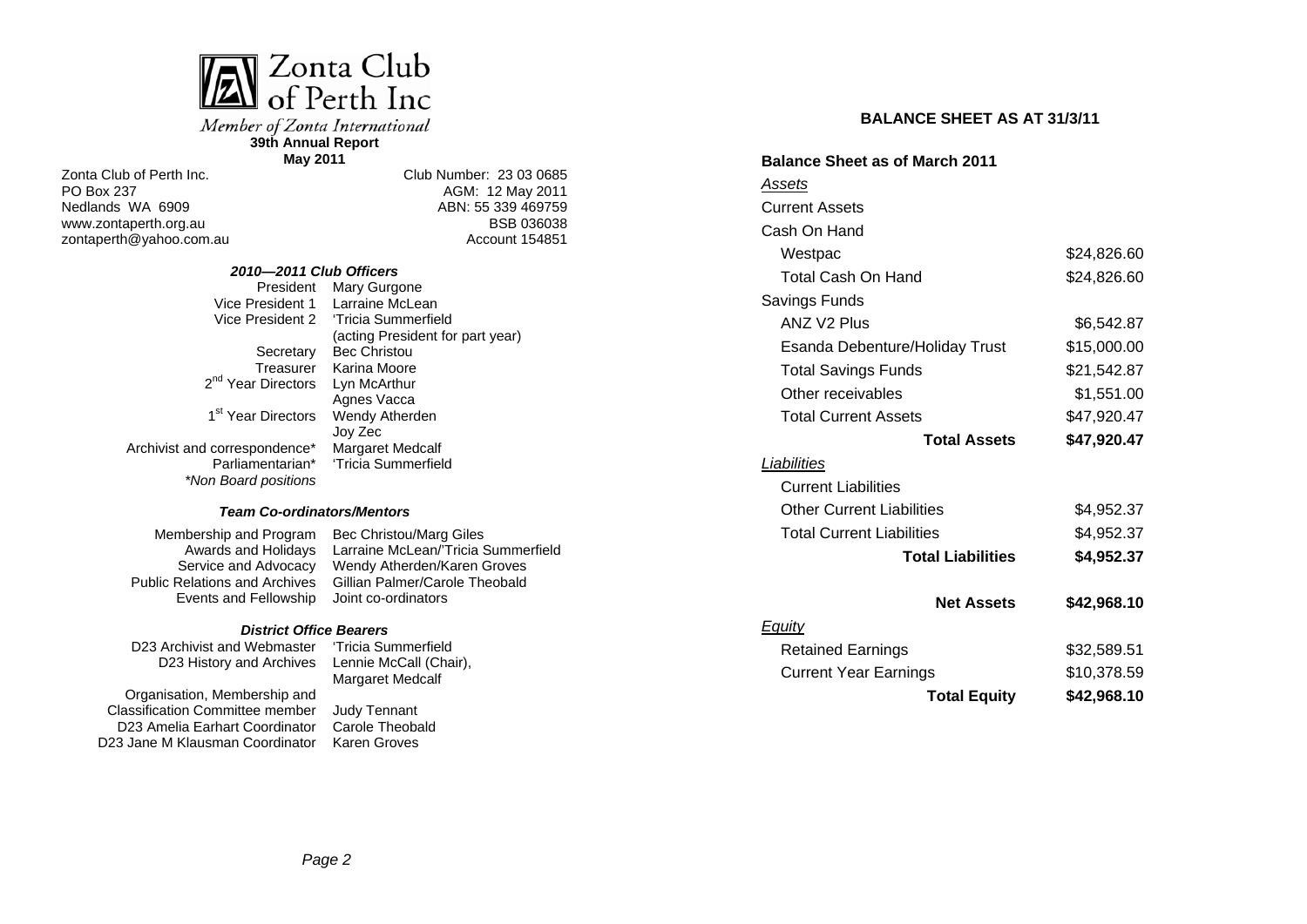

### **TOTAL FUNDS STATEMENT AS AT 31/3/11**

| Audited<br><b>Actual to</b><br>31/03/10 | <b>FUND BALANCES</b>                      | <b>YTD Actual</b><br>to<br>31/03/2011 | <b>Total Actual</b><br>to<br>31/03/2011 |
|-----------------------------------------|-------------------------------------------|---------------------------------------|-----------------------------------------|
| \$3,159.59                              | Administration                            | \$3,550.58                            | \$6,710.17                              |
| \$4,903.93                              | <b>Puppet Project</b>                     | \$4,228.00                            | \$9,131.93                              |
| \$3,770.31                              | Ngarinyin                                 | \$300.00                              | \$4,070.31                              |
| \$4,295.91                              | Fundraising<br>Founders Day Dinner/Area 3 | \$4,991.44                            | \$9,287.35                              |
| \$2,231.75                              | Workshop                                  | $-$2,231.75$                          | \$0.00                                  |
| \$14,228.02                             | Zonta Holidays                            | $-$459.68$                            | \$13,768.34                             |
| \$32,589.51                             | TOTAL                                     | \$10,378.59                           | \$42,968.10                             |

### **REPRESENTED BY:**

| \$16,038.69  | <b>Westpac Chequing Account</b>                            | \$24,826.60  |
|--------------|------------------------------------------------------------|--------------|
| \$6,440.82   | ANZ V <sub>2</sub> Plus<br><b>ESANDA Debenture/Holiday</b> | \$6,542.87   |
| \$15,000.00  | Trust                                                      | \$15,000.00  |
| $-$160.00$   | <b>Trade Debtors</b>                                       | \$1,551.00   |
| $-$4,730.00$ | <b>Other Liabilities</b>                                   | $-$4,952.37$ |
| \$32,589.51  | <b>TOTAL FUNDS AVAILABLE</b>                               | \$42,968.10  |



# **President's Report**

*Mary Gurgone* 

Zonta Club of Perth has shown great resilience in a year where many key members (including myself) have had periods of Leave of Absence for travel or other reasons. Thanks to the contributions of exceptional members such as 'Tricia Summerfield who ably led the Club in my absence, Karen Groves who coordinated the Service and Advocacy Team in Wendy Atherden's absence and all the members of the Events and Fellowship Team who each contributed to the coordination throughout 2010 with Glenice Wilson's travel into regional areas. The fact that the Club has thrived despite the significant turbulence, is a testament to the maturity of the Club, not just because we will soon turn 40, but more importantly, we continue to adapt to changing circumstances.

The other remarkable development in our Club has been in our income stream through donations from such organisations as the Karrinyup Country Club and the Attadale Rotary Club. These have become available through our member networks (eg Lesley Meaney) and our projects ably described in our website by Carole Theobald. In fact, Carole's talent for writing has led to international acclaim of our Lotterywest fund \$230,000 for the

project targeting Indigenous youth in the Kimberley.

March 2011 was a historic occasion for women globally with the centenary celebration of International Women's Day. Zonta Club of Perth joined forces with UNIFEM (now called UN Women) and the key women's groups for unforgettable centenary celebrations supported by the generous funding of \$550,000 by Lotterywest. Who can forget the induction into the Hall of Fame of 100 amazing women including women of the calibre of our own member, Dr Penny Flett, and women that have been supported by our club awards to achieve recognition such as Kath Mazzella and Leah Umbugai? Nor can we forget the breakfast event on 11 March or the insert in the 'West Australian' with our strategically placed Zonta advertisement. Not only our Club, but the Area 3 members have been singing the praises of Carole Theobald in her contribution to IWD celebrations and raising the Zonta profile during the various events.

The new team structure has worked well. Each team has successfully contributed to fundraising events as well as leading a key fundraising activity. Examples of collaboration across teams such as the Soiree and the Quiz night has opened the door to increasing cross fertilisation of ideas and contributions that have had outstanding success. We have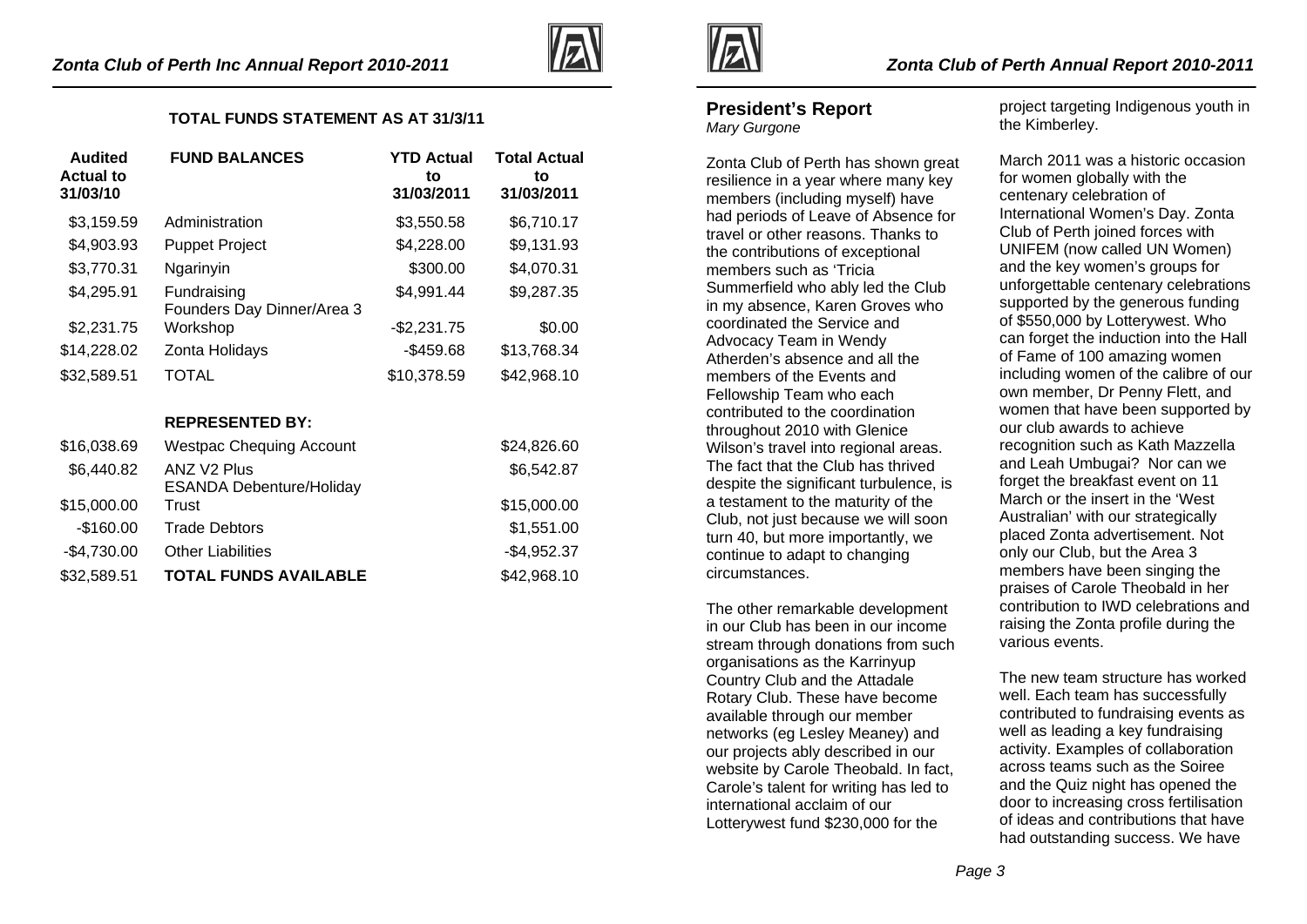

been blessed with generous commitments of great venues (eg Jill Anderson for the Soiree and Fiona Crowe for the Quiz), not to mention the tireless contributions of Wendy Atherden, Debbie Mason, Carole Theobald, 'Tricia Summerfield and all our members. These two events alone raised the lion's share of the fund-raising with additional funds provided from the sausage sizzle. We can be justly proud that our fundraising target has been exceeded.

Having praised the structure, we cannot rest on our laurels as one of the teams that has been disbanded, the Events and Fellowship Team, has a crucial role to play in the area many members would like the Club to enhance, fellowship. So I have developed a survey instrument that focuses our attention on team structure, meeting processes, fellowship and ways to attract and retain new members, especially young professional women. Attracting and retaining members has received strong support as a focus area for one team which may also address continuing to raise the profile of Zonta among our potential membership. In that regard, the PR and Archives Team have opened new avenues of membership in developing the "Golden Z" Club concept for young women in their years at University. This is a great way to start early with the young professional women of tomorrow.

We have felt deeply the loss of Kathy Charlesworth as our friend and collaborator who was our conduit to the Ngarinyin community. But the Service and Advocacy Team have not rested as they have focused their energy on raising awareness in the migrant and refugee population with a seminar focusing our attention on the refugee experience.

With our  $40<sup>th</sup>$  anniversary celebrations approaching in early 2012, some creative preparations are well underway with key members of our club compiling the history of the Club and the Awards and Holidays Team seeking \$5000 from the Women's Grants to support the history project and fund a highprofile celebration. Further, with significant input from the Board, especially Karina Moore, I have applied to Lotterywest to help us review all our fundraising activities in the last 40 years to pick up trends and develop a fundraising plan for the next 5 years which can be used by us, other Zonta Clubs and other not-for-profit organisations.

I can only marvel at the quality of our membership. All around me, I have the most competent members to provide guidance, support and friendship. At State level, we are ably represented on the Women's Advisory Council by Agnes Vacca. At area level, I have been ably supported by Judy Tennant, immediate past Area Director, and

#### **FUNDRAISING - INCOME & EXPENDITURE - 1/4/10—31/3/11 Continued**

### **Ngarinyin**

| <b>Net Profit (Loss)</b> | \$300.00 |
|--------------------------|----------|
| Total Income             | \$300.00 |
| Ngarinyin Grants         | \$300.00 |
| <i>Income</i>            |          |

#### **Puppet Project Yarri Wada**

| <b>Net Profit (Loss)</b>  | \$4,228.00 |
|---------------------------|------------|
| <b>Total Expense</b>      | \$72.00    |
| <b>Puppet Project</b>     | \$72.00    |
| Expense                   |            |
| <b>Total Income</b>       | \$4,300.00 |
| Puppet Project Yarri Wada | \$4,300.00 |
| Income                    |            |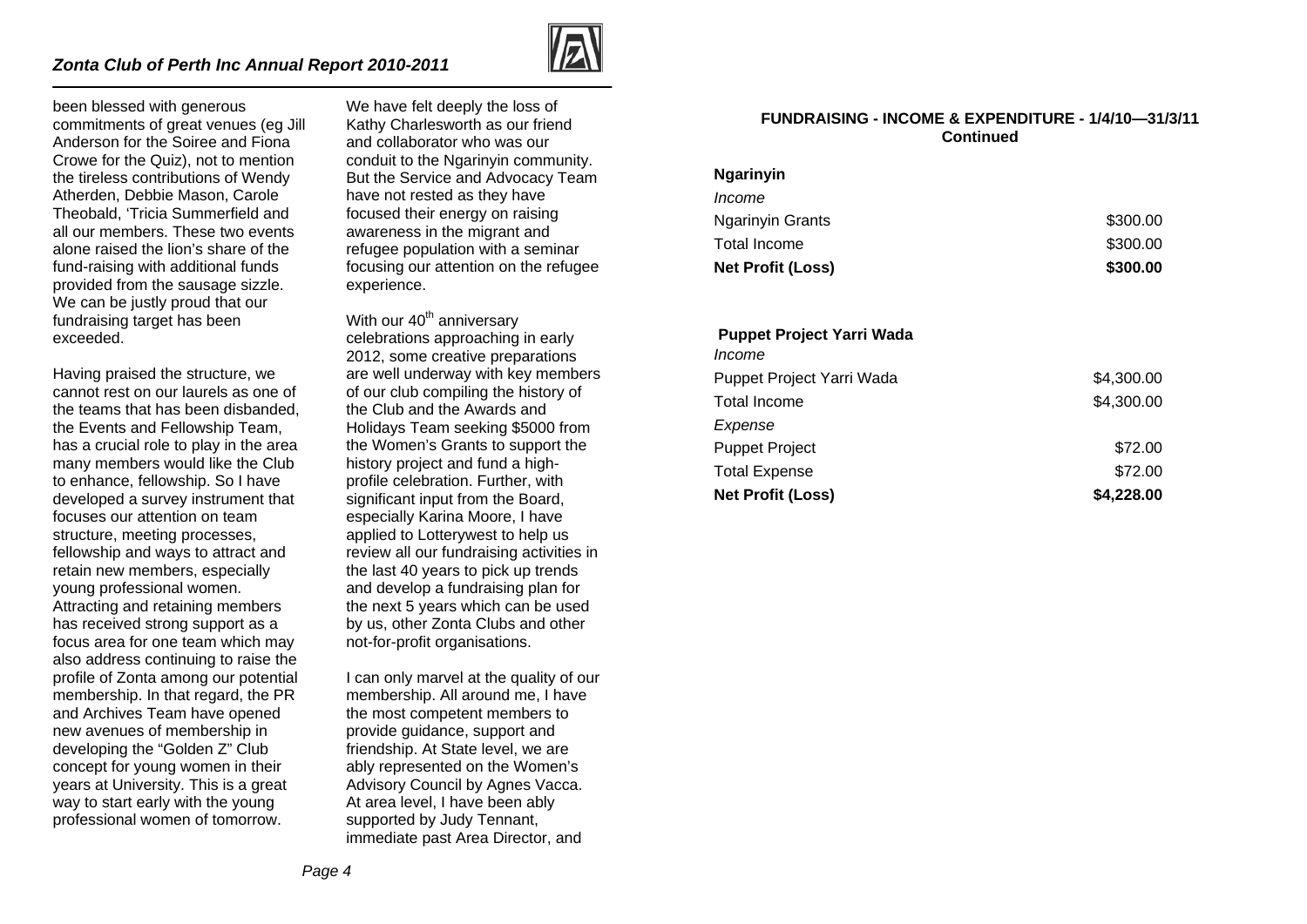

### **FUNDRAISING - INCOME & EXPENDITURE - 1/4/10—31/3/11**

#### **Fundraising**

| Income                                                                  |             |
|-------------------------------------------------------------------------|-------------|
| Miscellaneous Income                                                    | \$300.00    |
| <b>Entertainment Books</b>                                              | \$390.00    |
| International Fundraising Dinner                                        | \$4,295.68  |
| Sausage Sizzle                                                          | \$3,712.00  |
| Quiz Night                                                              | \$6,915.00  |
| Interest on Investments                                                 | \$102.05    |
| <b>Total Income</b>                                                     | \$15,714.73 |
| <b>Expense</b>                                                          |             |
| <b>Birthing Kits</b>                                                    | \$2,000.00  |
| Puppet Project Yarri Wada                                               | \$2,000.00  |
| <b>SOWS - Education Award - Tertiary</b>                                | \$2,000.00  |
| SOWS - Guides WA                                                        | \$500.00    |
| SOWS - YWIPA (\$500.00) (\$0 due to Karrinyup<br>Country Club donation) | \$0.00      |
| Jane Klausman Women in Business                                         | \$380.00    |
| General Services (ZI dues)                                              | \$3,843.29  |
| <b>Total Expense</b>                                                    | \$10,723.29 |
| <b>Net Profit (Loss)</b>                                                | \$4,991.44  |



'Tricia Summerfield who attended meetings in my absence. At Board level, the Club is blessed with a high calibre of work in the financial, secretarial and leadership team with inputs from members such as Margaret Medcalf. Then the work of the Membership and Program Team, especially the guidance I have received from Margret Giles, is a great source of strength.

While I am saddened to be losing our efficient Secretary, Rebecca Christou, I know that part of the reason for her departure is the time demands for her personal and career success. I can only thank Rebecca and wish her well.

I feel a deep sense of pride at being associated with all of you, the members of the Zonta Club of Perth. I look forward to continuing to work together into the next exciting year, our  $40^{th}$  one!

--------

### **Awards and Holidays**  *Larraine McLean*

### *Meetings*

As the Awards and Holidays Team had difficulty meeting together owing to a variety of other commitments, meetings were most often conducted by e-mail. Efforts were made to meet before the monthly Club Meetings but this proved to be ineffective. One

meeting was held during the April Club Meeting with the members present sitting together. Although some difficulties were apparent it is planned that this method will continue on a bi-monthly basis for six months and then reviewed.

Despite these difficulties the team was able to communicate regularly and meet its commitments to the Awards and the Holidays programs as follows:

### *Awards*

- The Young Women in Public Affairs Award was once again managed by Denise Hamilton with the assistance of Jean Oldham and Larraine McLean The recipient of the award for 2011, Ms Frances Gamble a Year Twelve student at Churchlands Senior High School, has been notified of her success.
- The Education Award was again managed by Agnes Vacca. The applications for this award are being processed.
- The TAFE Community Award was managed by 'Tricia Summerfield. The winner of this award was Ms Frida Lemi.
- As the Woman of Achievement Award is to be made in 2011 an appropriate candidate is being sought.
- The Zonta Guiding Award has been suspended.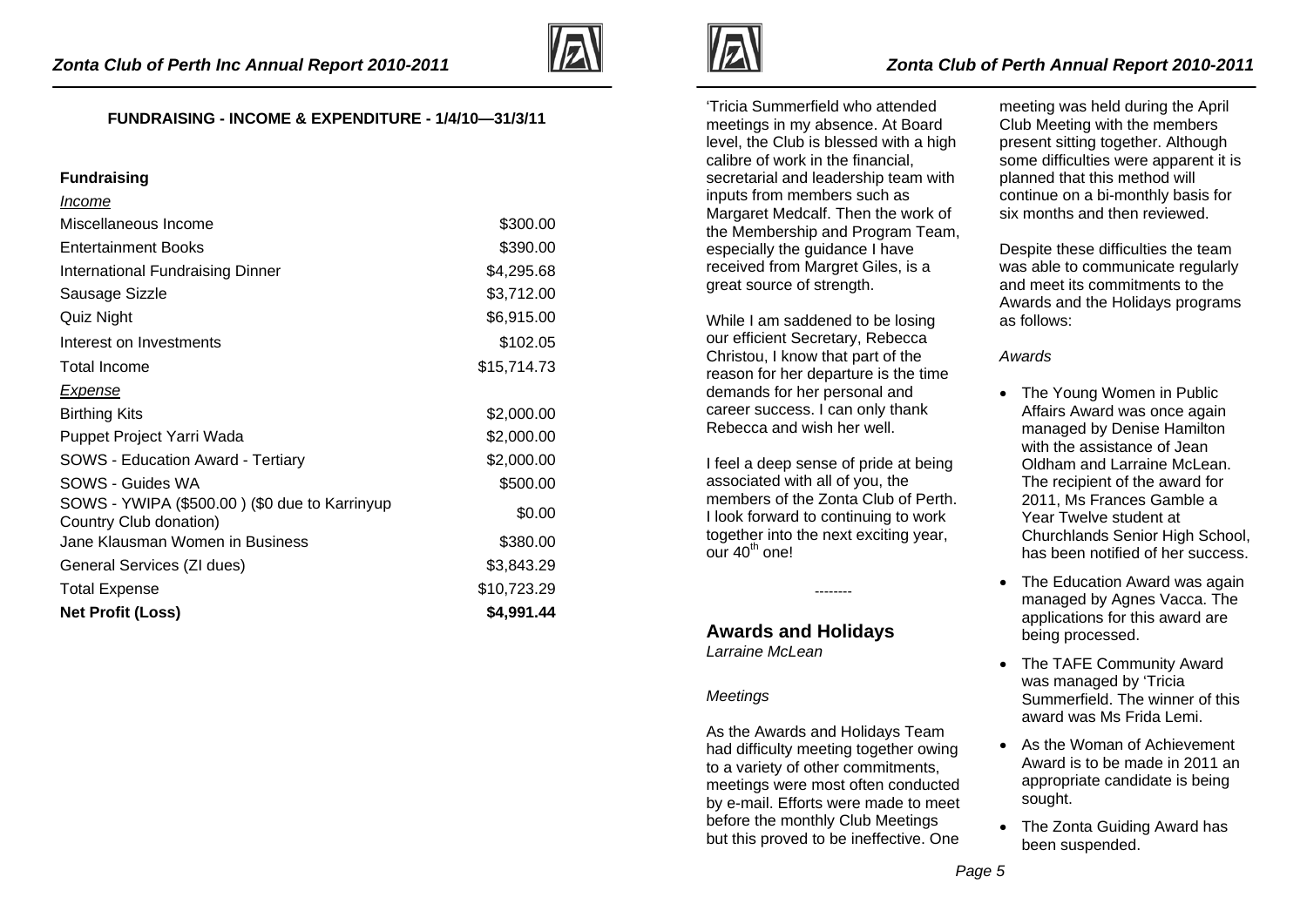

• A project involving Millennium Kids has been proposed by Joy Zec and accepted in-principle by the Board of the Zonta Club of Perth and Club Members. As this project is still in the training and planning stage, further consideration of its appropriateness might need to be given to ensure that the final program meets the goals of Zonta.

*Holidays* 

• The holiday program was managed by Wendy MacGibbon with the assistance of Wendy Atherden. One holiday in Albany was arranged for a family of five. Although another application was received no accommodation was available until June 2011.

### *Fund-raising*

- Members have assisted with all fund-raising events held.
- Event proposed by Wendy Mac Gibbon: Australian Girls' Choir to perform on 9<sup>th</sup> July 2011. Assistance will be needed from members of other teams.

### *Awards and Holidays Team*

*Larraine McLean (Co-ordinator) 'Tricia Summerfield (Mentor) Donella Caspersz (LOA part year) Denise Hamilton Sharron Hickey (part year)* 

*Wendy MacGibbon Jean Oldham Agnes Vacca Joy Zec* 

## **Events and Fellowship**

At the beginning of the Zonta year, nearly all of the Events and Fellowship Team members were interstate or overseas for prolonged periods, necessitating the other teams to share the E&F role between them. The E&F team members helped out with events when they were in town.

----------

After some discussion in the club, it was agreed that the system of each team taking the lead for a fundraising event each year, seemed to be working well. Therefore, the E&F team was formally disbanded and members re-distributed among the other teams.

*Events and Fellowship Team Sharron Hickey Freda Jacob Lois Joll Lyn McArthur Marlene O'Meara Diana Rigg (LOA part year) Glen Wilson* 

--------

### **ADMINISTRATION - INCOME & EXPENDITURE - 1/4/10—31/3/11 Continued**

### **Founders Day Dinner/Area3 Workshop**

*Expense*

| <b>Net Profit (Loss)</b>    | $-$2,231.75$ |
|-----------------------------|--------------|
| <b>Total Expense</b>        | \$2,231.75   |
| Area 3 Workshop             | \$1,633.29   |
| Sundry (new banner)         | \$413.60     |
| International / District 23 | \$184.86     |

NB: This project now complete and closed as of 31/03/2011

### **Zonta Holidays**

| <b>Net Profit (Loss)</b> | $-$ \$459.68 |
|--------------------------|--------------|
| Total Expense            | \$1,232.00   |
| Zonta Holidays           | \$1,232.00   |
| Expense                  |              |
| Total Income             | \$772.32     |
| Interest on Investments  | \$772.32     |
| Income                   |              |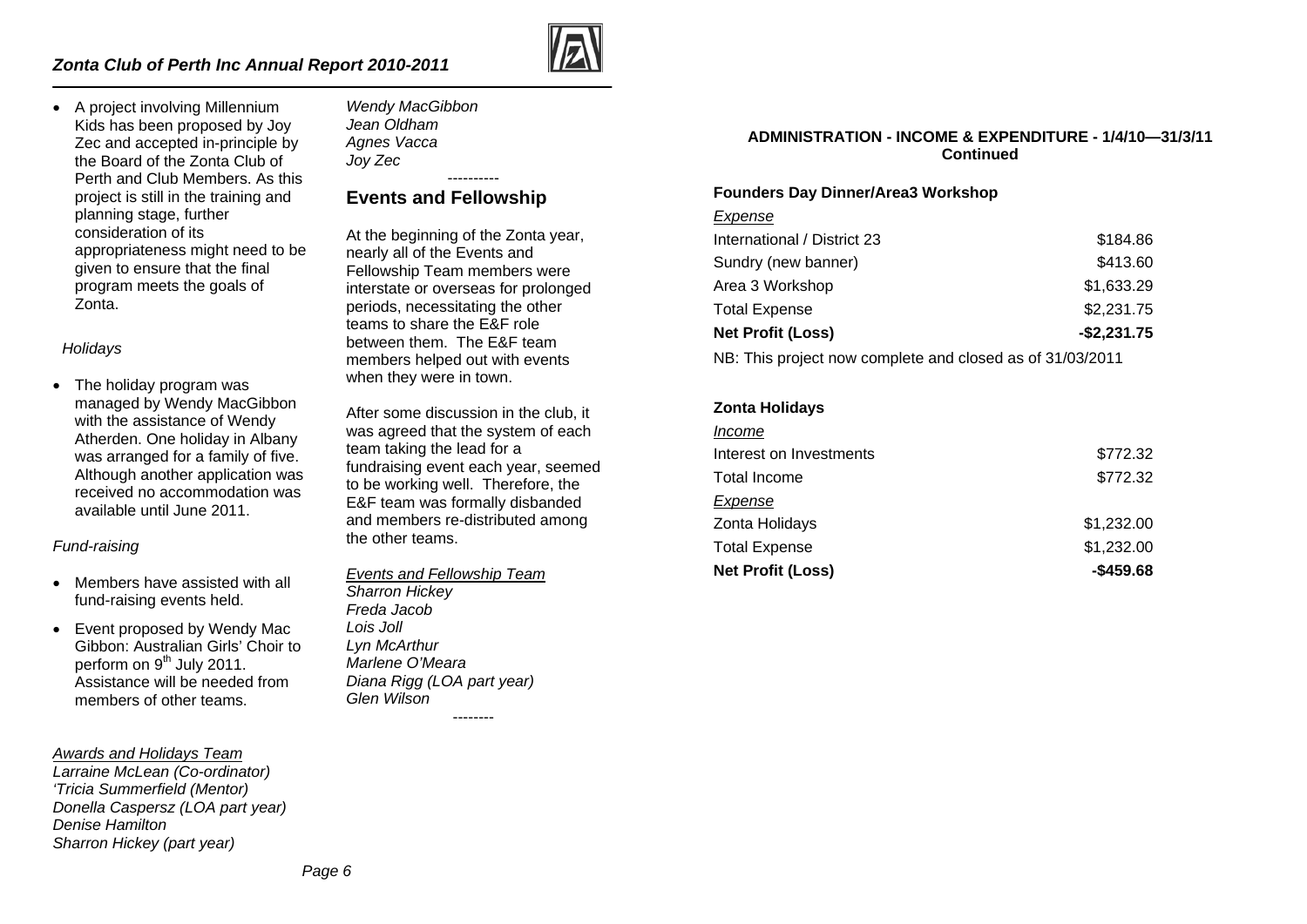

## **ADMINISTRATION - INCOME & EXPENDITURE - 1/4/10—31/3/11**

#### **Administration**

| <i><u><b>Income</b></u></i>                                                             |             |
|-----------------------------------------------------------------------------------------|-------------|
| <b>Membership Fees</b>                                                                  | \$7,050.00  |
| <b>Dinner Raffle</b>                                                                    | \$5.00      |
| <b>Dinner Money</b>                                                                     | \$9,930.00  |
| <b>Christmas Dinner Payments</b>                                                        | \$2,035.00  |
| Miscellaneous Income (donations)                                                        | \$932.00    |
| Interest on Investments                                                                 | \$62.98     |
| <b>Total Income</b>                                                                     | \$20,014.98 |
| <b>Expense</b>                                                                          |             |
| <b>Accounting Fees</b>                                                                  | \$495.00    |
| <b>International Dues</b>                                                               | \$3,888.00  |
| Legal Fees                                                                              | \$19.50     |
| Postage & Stationery                                                                    | \$120.00    |
| <b>PO Box Rental</b>                                                                    | \$86.00     |
| Membership - Gifts for Speakers                                                         | \$297.00    |
| Membership - Other Gifts/Cards                                                          | \$317.90    |
| Membership - UNIFEM Australia                                                           | \$150.00    |
| PR - Display Banner                                                                     | \$413.60    |
| PR - Web Hosting/Domain                                                                 | \$60.00     |
| International / District 23                                                             | \$146.00    |
| <b>Meals - Dinner Meetings</b>                                                          | \$7,550.00  |
| <b>Christmas Dinner</b>                                                                 | \$1,845.00  |
| Sundry (new banner)                                                                     | \$413.60    |
| <b>Presidents Annuity</b>                                                               | \$200.00    |
| Other Projects (eg IWD WA newspaper advert & IWD<br>Breakfast sponsorship for students) | \$1,290.00  |
| <b>Total Expense</b>                                                                    | \$16,464.40 |
| <b>Net Profit (Loss)</b>                                                                | \$3,550.58  |



### **Membership and Program**  *Bec Christou*

#### *Membership*

The club currently has 38 members including 3 that are on LOA. Carolyn McMickan joined us from the Ballarat Zonta club in July 2010 and our newest member, Kate Ellson, was inducted in August. A number of prospective members approached the club via our website and have been 'nurtured' and provided with information by Helen Margaria.

Throughout this year there were a number of members on Leave of Absence including Penny Flett, Mary Gurgone (Club President) Donella Caspersz, Glen Wilson, Dianna Rigg and Wendy Atherden.

We have since seen the return of Mary Gurgone from her trip overseas and Penny Flett. Glen Wilson has recently moved to Narrogin and we wish her well in her new community.

Special congratulations go to Sharron Hickey for being a finalist in the WA Nurse of the Year Awards and Penny Flett, West Australian of the Year 2010, being inducted into the inaugural Women's Hall of Fame.

### *Program*

On average 24 members attended our monthly meetings. A handover was conducted smoothly between

our team members Marg Giles and Val Gandossini for the coordination and management of the monthly meetings.

The Program throughout the year was jam-packed with the following:

- *June -* Guest Speaker Professor Terri-Anne White the Director of UWA Publishing spoke of a number books currently being published. We also had the presentation of the Young Woman in Public Affairs Award to Georgia Westbrook, and the University Education Award to Stacey Armstrong.
- •*July -* Business meeting
- • *August -* Sian Hayes was presented with the Guide Leadership Award. Club member, Agnes Vacca, who is a member of the WA Women's Advisory Committee, spoke on the Women's Symposium and Anastasia Maslij from the Zonta Club of Perth Northern Suburbs shared her experiences of the Zonta International Convention held in San Antonio, Texas.
- *September -* Helen Margaria provided an information presentation on the progress of the Fiona Stanley Hospital.
- • *October –* Club member Sciona Browne provided a summary of the inspirational work she is doing in Kimberley as manager of the Halls Creek Better Life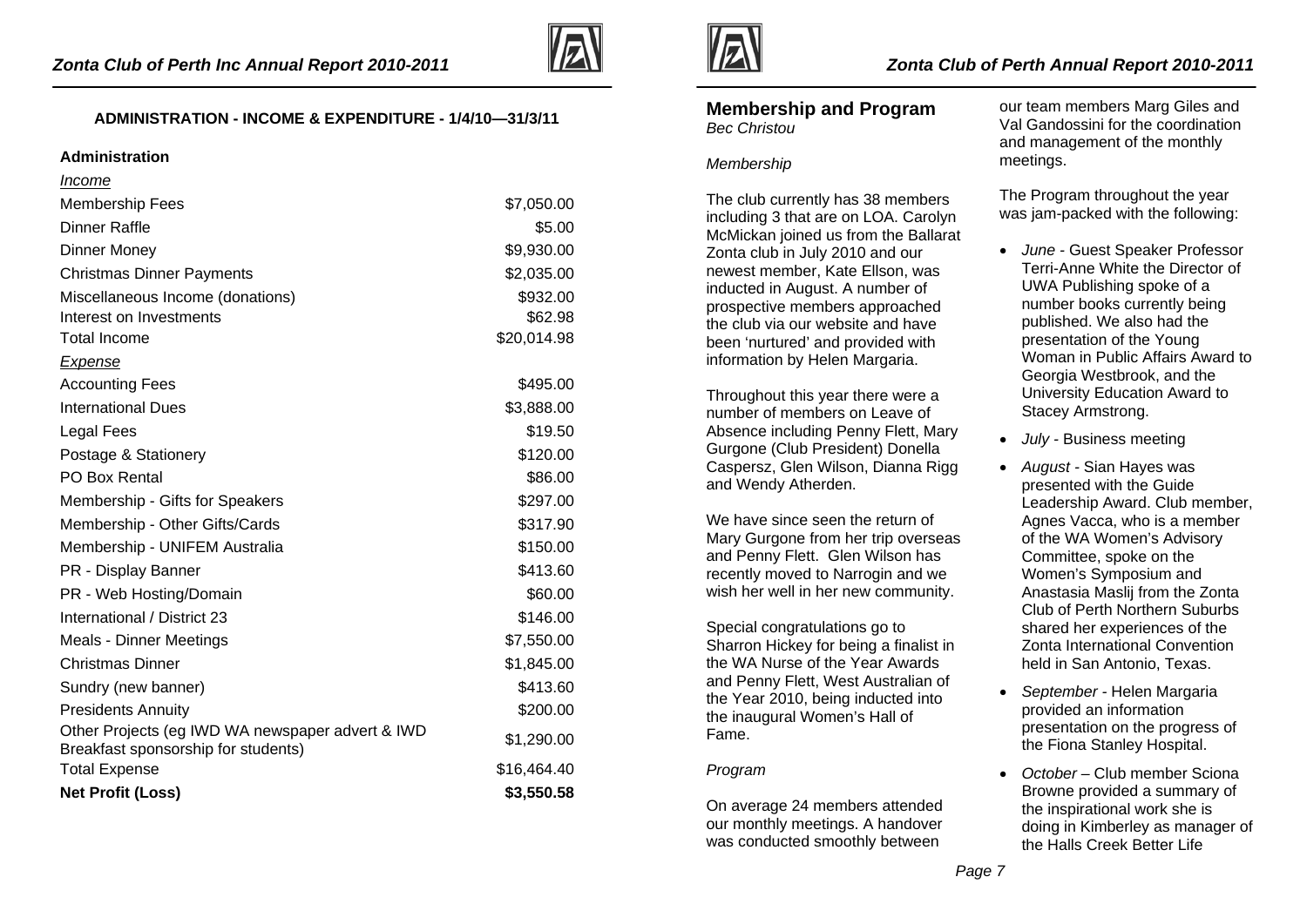### *Zonta Club of Perth Inc Annual Report 2010-2011*



Project. This was followed by guest speaker, Catrina Luz-Aniere, the CEO of Millennium Kids presenting on the amazing work of this organization.

- *November*  Joy Zec presented the Club with a proposal to work on a Millennium Kids Project and Lennie McCall reflected on her fascinating 40 years as a Zonta Member.
- *December -* The Christmas Party was held at St Catherine's with themed activities organized by Lesley Meaney.
- *February* A fellowship BBQ at St Catherine's kicked the new year off after the Christmas break.
- *March–* thanks to Lesley Meaney, our special evening to celebrate the month of International Women's Day featured Dr Gary Ward who presented on The Hunger Project. A whopping 32 Members and 14 guests attended this super evening.
- *April –* This was our first combined Business/Team meeting trial where team members were seated together and allocated time to consider matters relevant to their particular team. A survey on membership was also conducted and discussed.

### *Fundraising Efforts*

With the sharing of the load for the fundraising efforts within the club the

Program and Membership joined forces with the Service and Advocacy team and through an amazing Wine tasting " Cellar Soiree" at the Samson Wine cellars in Fremantle. (See Service and Advocacy report).

I have regrettably just submitted my resignation from the club due to work commitments in my new company. I would like to thank all the members of my team for their friendship and efforts through out this year as well as the other members of the club for welcoming me into the club. I have certainly learnt a lot and I am looking forward to returning in the near future.

*Membership and Program Team Bec Christou (Co-ordinator) Marg Giles (Mentor) Jill Anderson Roslyn Budd (part year) Val Gandossini Freda Jacob (part year) Helen Margaria Lyn McArthur (part year) Lesley Meaney* 

--------

#### **Oualification**

Given the nature of cash receipts it is not possible in my examination to include audit procedures that extend beyond the amounts of income recorded in the accounting records of the association.

#### **Qualified Audit Opinion**

In my opinion, except for the effects such as adjustments, if any, as might have been determined to be necessary had the limitation been discussed in the qualification paragraph not existed, the financial report presents fairly in accordance with the cash basis of accounting, as described

above the payments and receipts of the Zonta Club of Perth inc for the vear ended 31<sup>st</sup> March 2011 and its bank balances as at that date.

WJ Barker - FCPA Auditor 25th April 2011



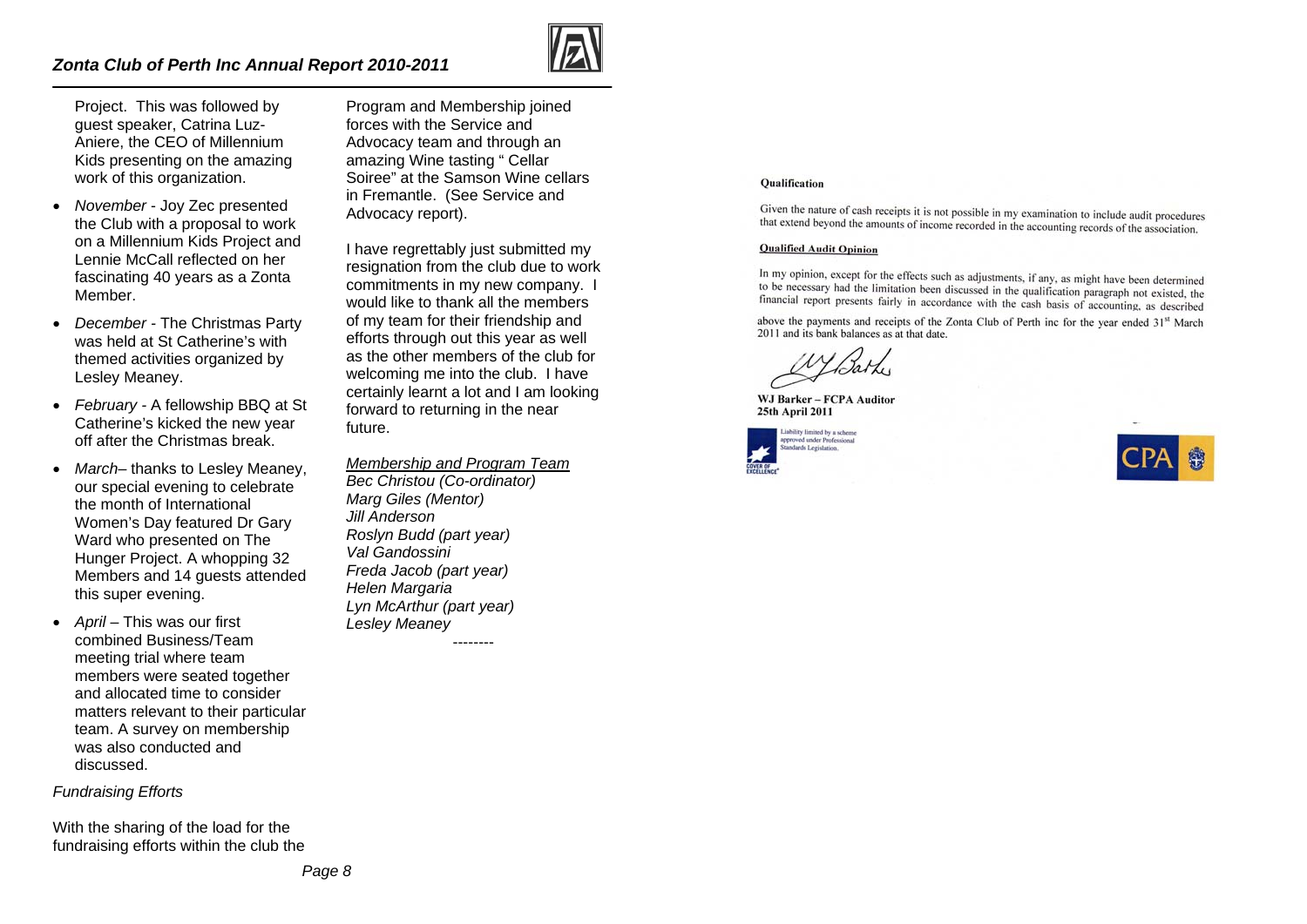

93 Carawatha Avenue

Mobile 0411 168 719

Mount Nasura WA 6112 Telephone/Facsimile 9497 3501

Email jbarker@jinet.net.au



Legistered Company Auditor No. 13908 HPG 30 572 551 976

#### **INDEPENDENT AUDIT REPORT**

#### TO THE MEMBERS OF **ZONTA CLUB of PERTH INC**

#### Scope

I have audited the special purpose financial report of the Zonta Club of Perth inc for the year 31 March 2011 as set out in the Statement of Income and Expenditure. The Management<br>Committee is reconciled as the Statement of Income and Expenditure. The Management Committee is responsible for the financial report and has determined that the accounting policies used are consistent with the financial reporting requirements of the Association's constitution and are appropriate to meet the needs of the members, I have conducted an independent audit of the financial report in order to express an opinion on it to the Board. No opinion is expressed as to<br>whether the accounting optimization of the Board. No opinion is expressed as to whether the accounting policies used are appropriate to the needs of the members.

The financial report has been prepared for distribution to the Members for the purpose for fulfilling the Members of the purpose of fulfilling the Management's Committee financial reporting requirements under the purpose for<br>Association 1 dicelaim and discussion and discussion and discussion and discussion and discussion and discussion Association. I disclaim any assumption of responsibility for any reliance on this report or on the<br>financial sense is used to the think of the set of the set of the set of the set of the set of the set of the set of the se financial report to which it relates to any person other than the Members, or for any purpose other than that for which it was prepared.

My audit has been conducted in accordance with Australian Auditing Standards. My procedures included examination, on a test basis, of evidence supporting the amounts and other disclosures included examination, on a test basis, of evidence supporting the amounts and other disclosures<br>in the imancial statement, and the evaluation of significant accounting estimates. These procedures have been undertaken to form an opinion whether, in all material respects, the financial report is presented fairly in accordance with the cash basis of accounting whereby revenue is recorded when it is received, expenses are recorded when they are paid, and no assets or liabilities, other than cash and bank balances are recorded.

Accounting Standards and other professional reporting requirements (UIG Consensus Views) are not applicable to the cash basis of accounting adopted.

The audit opinion expressed in this report has been formed on the above basis.



## **Public Relations and Archives**

*Gillian Palmer* 

It has been another busy year for our very social PR and Archives Team with a range of promotional. historical and fundraising activities being undertaken to promote and support the work of Zonta.

#### *Promotion*

With 2011 marking the centenary of International Women's Day, our club organised for all the clubs in Area 3 to contribute to a Zonta advert in a special wrap-around section of the West Australian on 8 March. We also had a stand and banners prominently displayed near the podium at the UN Women IWD breakfast that was attended by nearly 1,000 people at the Perth Convention Centre.

The team is also progressing the possibility of establishing a Golden Z Club for university students based at St. Catherine's College, UWA. A proposal has been approved by the board and members and discussions will commence soon with UWA.

Our club web site continues to attract potential members, advertise events and provide a local link to the wider Zonta world. The Yahoo emails are checked daily and distributed to appropriate members. We also continue to promote our club awards via the Good Guides

site. The team also produces the bimonthly Inzert newsletter, keeps the club leaflet and members list up to date and collates the annual report. In addition, the team produces certificates, tickets, posters, place cards, badges and new member packs as required. It also recently arranged for the production of new 'Zonta Event' road signs.

An article submitted to, and recently published on the ZI web site, featured our club's activities in the Kimberley that led to the establishment of the Ilerla Project that received funding of \$230,000 from Lotterywest.

An anthology of all activities we had undertaken with the Ngarinyin women was produced for Kathy Charlesworth – a remarkable advocate for Aboriginal women, who introduced our club to the lawwomen of the Kimberley. This book was presented to Kathy shortly before her death and she spent many happy hours using it to share her stories with her family. We also put together a PowerPoint of photographs that supported Sciona Browne's eulogy to Kathy at her funeral.

#### *History*

As April 2012 will mark the  $40<sup>th</sup>$ anniversary of the chartering of our club, the team has commenced 'trawling the archives' for stories, photographs and illustrations and will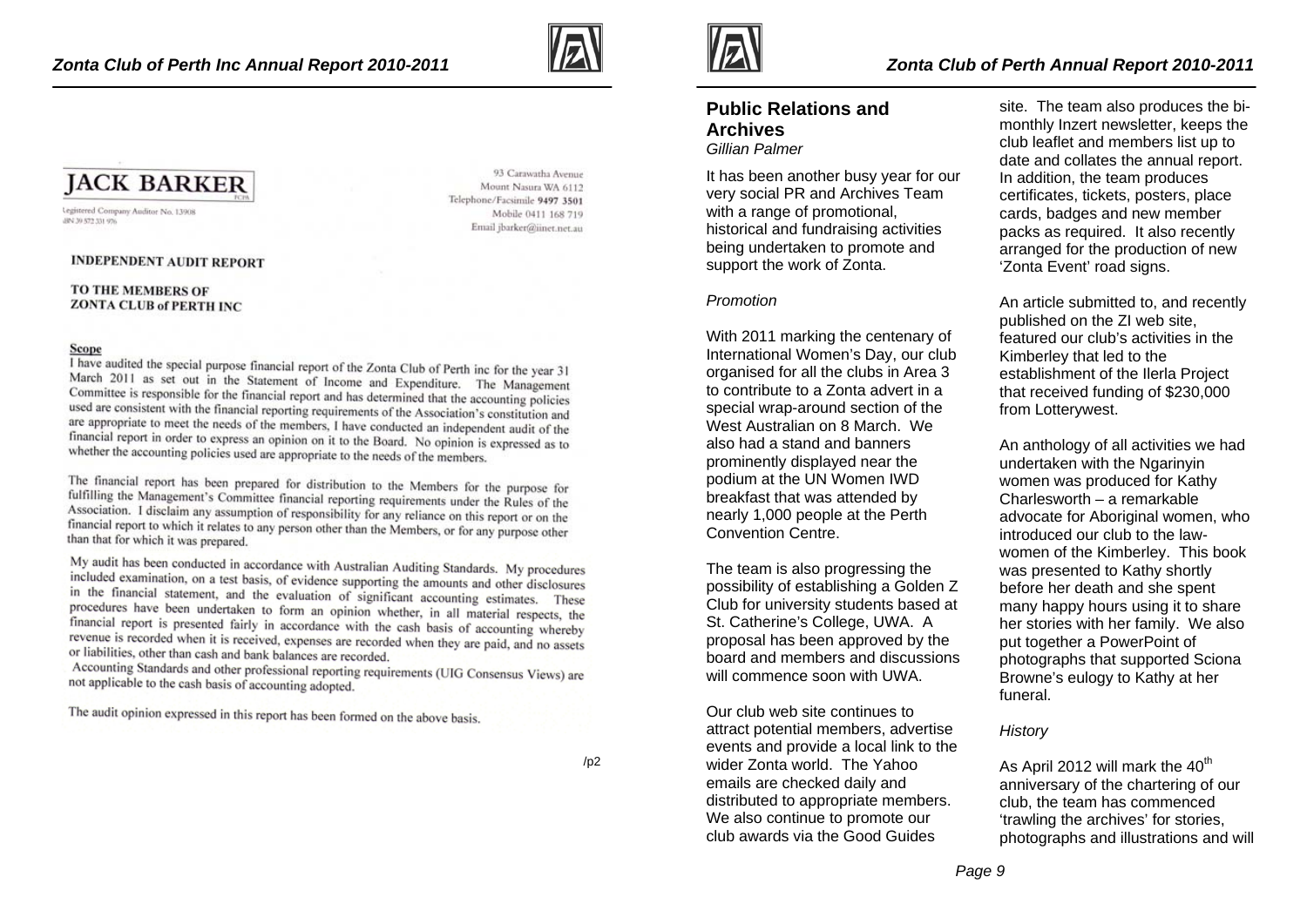### *Zonta Club of Perth Inc Annual Report 2010-2011*



soon conduct a number of interviews with members to produce a souvenir history book of our club.

The team provides support to Lennie and Margaret who are on the D23 History and Archives Team. Currently, we are working together to help co-ordinate a photographic display of all clubs in D23 for the D23 Conference on the theme 'Zonta having fun'.

#### *Fundraising*

In February, the team persuaded a few Zontians and friends to don their 'pinnies' and operate a very successful sausage sizzle outside Bunnings at Melville, raising nearly \$1,200.

In March, the team followed this up with a Quiz Night at St Catherine's that raised over \$6,000. Special thanks to Deb Mason for bringing the event together, organizing sponsors and rallying us all to find donations for the silent auction.

#### *Social*

Our meetings are usually held at Margaret's home where she spoils us with super hospitality and home made treats. Our December team meeting concluded with a 'pot luck' supper to start the Christmas celebrations. Thank you Margaret, for being the 'hostess with the most' ess'!

Penny Flett rejoined us after a year's LOA and Lois Joll has recently ioined the team.

Our dynamic team has worked hard this year and the results speak for themselves. Many thanks – and here's to continued success next year.

*Public Relations & Archives TeamGillian Palmer (Co-ordinator) Carole Theobald (Mentor) Penny Flett (LOA) Lois Joll (part year) Deb Mason Lennie McCall Margaret Medcalf* 

--------

**Service and Advocacy** 

*Wendy Atherden* 

The Service and Advocacy Team started with a planning meeting attended by Mary Gurgone, Karen Groves and Wendy Atherden. Karen kindly managed the team during June, July and August while Wendy was overseas. The team met 9 times during the Zonta year, mostly at Wendy Atherden's home.

*Birthing Kits* 

Early bookings with the Birthing Kit Foundation received \$1 for \$1 financial assistance, providing students were involved. Therefore 2,000 kits were ordered for May, with 1,000 being assembled at Trinity

# **IACK BARKER**

Registered Company Auditor No. 13908 ABN 39 572 331 976

93 Carawatha Avenue Mount Nasura WA 6112 Telephone/Facsimile 9497 3501 Mobile 0411 168 719 Email ibarker@iinet.net.au

The Treasurer Zonta Club of Perth **PO Box 237 NEDLANDS WA 6909** 

#### Dear Karina

I have completed my audit of the Association books for the year ended 31<sup>st</sup> March 2011.

I have verified the Trial Balance and there was nothing adverse to report on.

My account for services rendered is enclosed

Yours truly,

**WJ BARKER FCPA AUDITOR** 

 $25<sup>th</sup>$  April 2011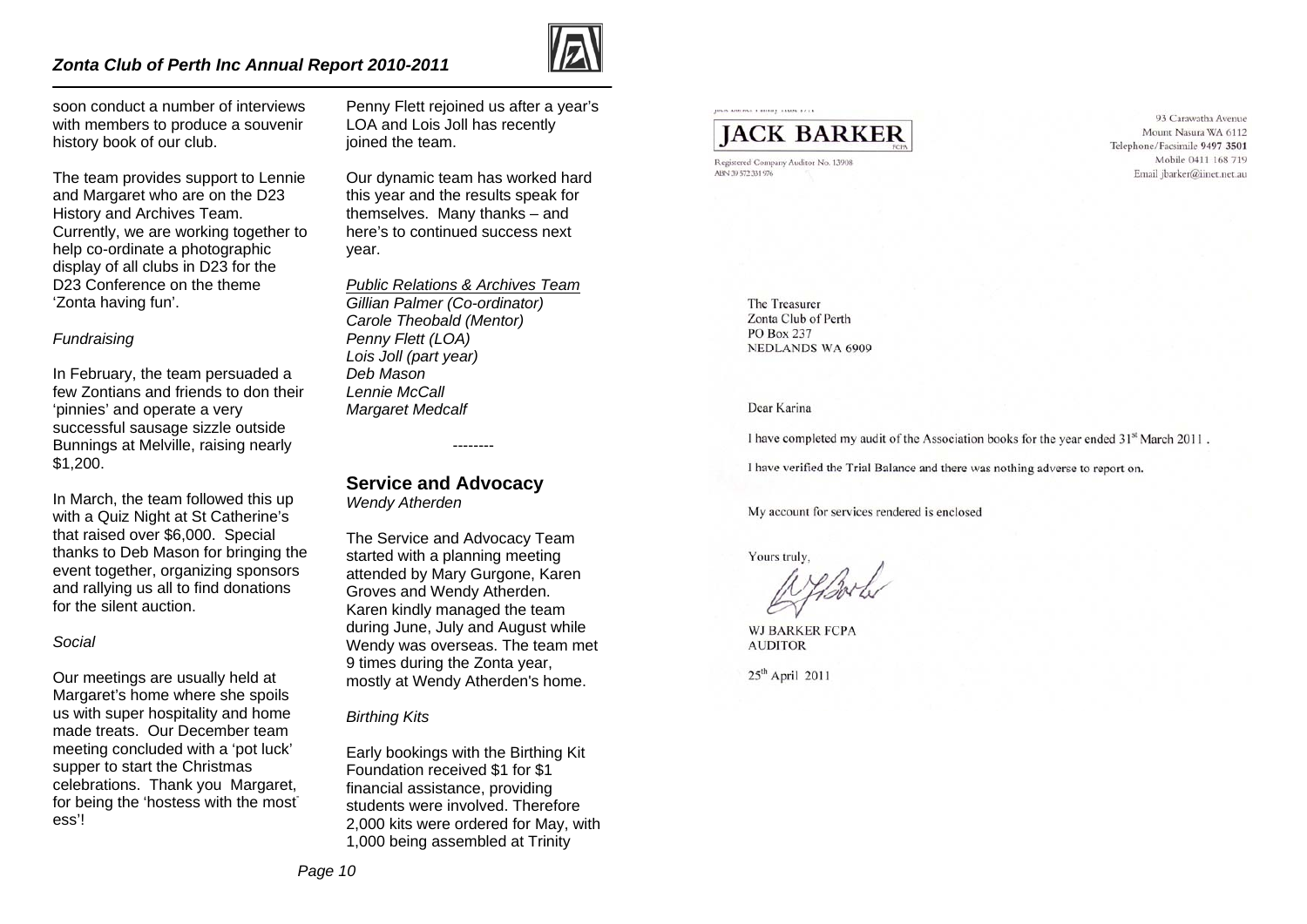## *Zonta Club of Perth Inc Annual Report 2010-2011*

### **Treasurer's Report**  *Karina Moore*

This year the responsibility for fund raising was moved to a dispersed leadership model. This model engaged all club committees in fundraising activities as opposed to having a dedicated committee to perform this function.

The club set itself the challenge of raising \$14,000. This amount was required to cover expenses for service and advocacy projects such as the various awards, Yarri Wada, Zonta holidays and birthing kit events. In addition the club wanted to, in general - DO MORE!

Well the dispersed leadership model coupled by this desire to DO MORE! has proven to be very successful with the club raising \$15,715 most of which has been spent (\$10,723) doing more.

Earnings for the club were over \$10,000 for the year 2010/11. This along with the fund raising outcome is to be commended as an extraordinary feat given the current world economy, which is still nervously trying to recover from a Global Financial Crisis.

Well Done! Zonta Club of Perth.

On a personal note this very novice treasurer would like to thank the Zonta Club of Perth for the opportunity and the support provided

to me over the past year. In particular, Katina Law. I have found learning this role and the 'MYOB' system extremely challenging and at times, beyond stressful. Katina has often been the calm and competent voice of advice at the end of the phone or one-to-one in her office at the end of a long day at work. Thank you most sincerely Katina.



College and 1,000 at St Catherine's College. Wendy Atherden was the Coordinator. These kits went to Myanmar, Vietnam and the Congo. The Post local newspaper printed an article and photos of the event.

Planning has commenced for another Assembly Day, possibly in October 2011. Carolyn McMickan is the Coordinator.

#### *Breast Cushions*

The Area 3 Coordinator still has sufficient funds to purchase materials so no further support was required from our club.

### *D23 Yarri Wada Project*

This ceased to be a District Project after the 2008-2010 Biennium. However, the programs established under the auspices of the Yarri Wada Project, have now evolved into the Ilerla Project and are now self-sustaining, having attracted a \$230,000 grant from Lotteries West and support through partnerships with other organizations. Leah Umbagai is the Project Coordinator. Fiona Crowe and Sciona Browne remain members of the reference group which oversees the ongoing programs. There are still funds (\$8,500) from the D23 Yarri Wada Project being held by the Club, which have been allocated to the ongoing programs.

#### *Ngarinyin Project*

While there has been no planned activity with the women in the Kimberley this year, many contacts have been maintained through the friendship. The Club was greatly saddened by the passing of our mentor, Kathy Charlesworth, during the year and also of Yvonne Burgu's mother, Maudie. Sciona Browne delivered a moving eulogy and several members of the club attended Kathy's funeral. Her loss will be deeply felt by her friends in the Kimberley. In addition, Sciona Browne attended Maudie's funeral at Gibb River in the Kimberley.

There is approximately \$3,770 in the Ngarinyin account, acquired mainly from the sale of cards and donations from a US Zontian. No projects have been forthcoming on which to expend these funds.

### *PAALS Project*

This is a community service project run by St. Catherine's College and the Rotary Club of Mt. Lawley and involves the College students in an exchange with students from Halls Creek High School. Our team advised the College that, providing we had sufficient notice, we would like to continue to support the Project with in kind assistance.

### *Zonta Refuge*

The usual \$1,000 has been donated